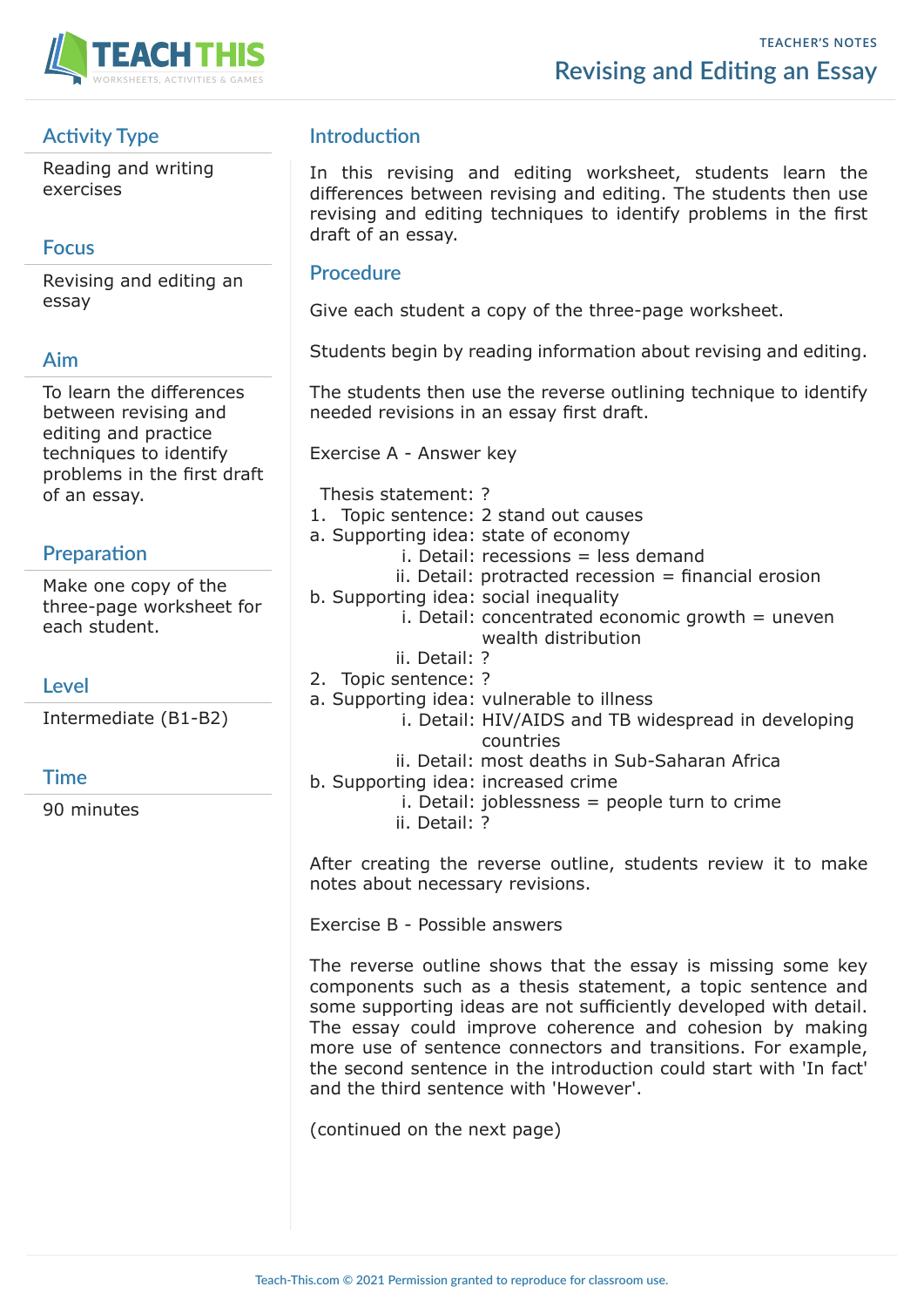

# **Activity Type**

Reading and writing exercises

## **Focus**

Revising and editing an essay

## **Aim**

To learn the differences between revising and editing and practice techniques to identify problems in the first draft of an essay.

## **Preparation**

Make one copy of the three-page worksheet for each student.

## **Level**

Intermediate (B1-B2)

## **Time**

90 minutes

## **Procedure continued**

In the final exercise, students read another version of a body paragraph from the essay. The students scan it twice, once to identify errors with grammar and punctuation, and once for vocabulary use and spelling. The students then fix the errors by re-writing the paragraph.

Exercise C - Answer key

Poverty, in its more extreme (1) from, has very negative impacts on (2) individual and societies. Perhaps the most serious consequence of poverty is being more vulnerable to serious illness. This is particularly true in less developed countries. (3) While diseases such as malaria, tuberculosis and HIV/AIDS are not considered public health issues in wealthier countries. They are widespread in poorer (4) region. For example, about 750,000 people died of HIV/AIDS and 400,000 of malaria last year, with most deaths occurring in Sub-Saharan (5) africa. The other effect of poverty is increased crime. Joblessness is one of the main reasons why some engage in criminal activity. This is mainly because (6) lazy people need (7) a alternative source of income for survival. In turn, increased crime (8) lead to more violence in communities along with other (9) socail problems such (10) illicit drug use.

- 1. Spelling
- 2. Plural form
- 3. Sentence structure fragment
- 4. Plural form
- 5. Capitalisation
- 6. Word choice
- 7. Word form
- 8. Grammar subject-verb agreement
- 9. Spelling
- 10. Missing word

(continued on the next page)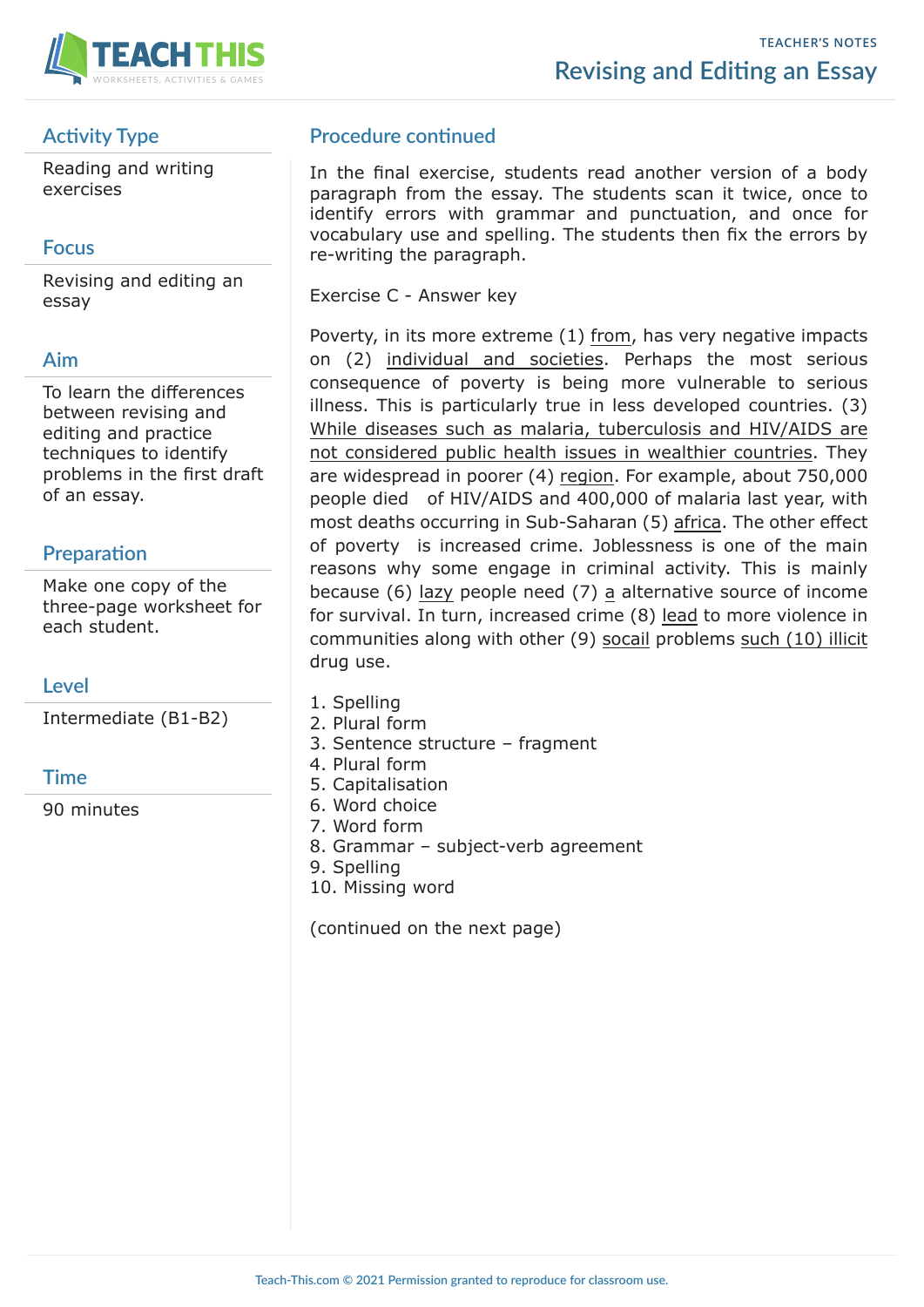

## **Activity Type**

Reading and writing exercises

## **Focus**

Revising and editing an essay

#### **Aim**

To learn the differences between revising and editing and practice techniques to identify problems in the first draft of an essay.

## **Preparation**

Make one copy of the three-page worksheet for each student.

## **Level**

Intermediate (B1-B2)

## **Time**

90 minutes

## **Procedure continued**

Complete revised and edited essay.

In recent decades, the world has made significant progress in reducing poverty. In fact, global poverty has been halved in the past twenty years. However, over 20% of the world's population still lives on less than three dollars per day and struggles to survive.

Thus, understanding why the problem persists is important. This essay will outline some of the main causes and effects of poverty. There are many causes of poverty, but perhaps two stand out. One of the more obvious causes of poverty is the state of the economy. When economies contract and enter recessions, there is less demand for goods and services, which can mean job losses or reduced earnings for a large percentage of the population. In many cases, these negative conditions are only temporary, and most people are able to survive and maintain a reasonable standard of living. However, if an economic downturn is protracted, it can shift many people below the poverty line as their finances erode. Another cause of poverty is social inequality. It is possible for poverty levels to increase even in a healthy economy. This happens when economic growth is concentrated in certain industries and companies, resulting in an uneven distribution of wealth. The result is a smaller number of people becoming more prosperous and a larger number of people with a declining standard of living. In fact, the US has seen an increase in poverty during the 21st century as a consequence of both recession and growing inequality.

Poverty, in its more extreme form, has very negative impacts on individuals and societies. Perhaps the most serious consequence of poverty is being more vulnerable to serious illness. This is particularly true in less developed countries. While diseases such as malaria, tuberculosis and HIV/AIDS are not considered public health issues in wealthier countries, they are widespread in poorer regions. For example, about 750,000 people died of HIV/AIDS and 400,000 of malaria last year, with most deaths occurring in Sub-Saharan Africa. The other effect of poverty is increased crime. Joblessness is one of the main reasons why some engage in criminal activity. This is mainly because disadvantaged people need an alternative source of income for survival. In turn, increased crime leads to more violence in communities along with other social problems such as illicit drug use.

In conclusion, several factors contribute to the existence of poverty and the impacts can be grave. For example, poverty can be due to the health of the economy and social marginalization, and this results in communities that are unhealthier and less secure. Thus, while poverty is on the decline, it is still pervasive and requires urgent attention.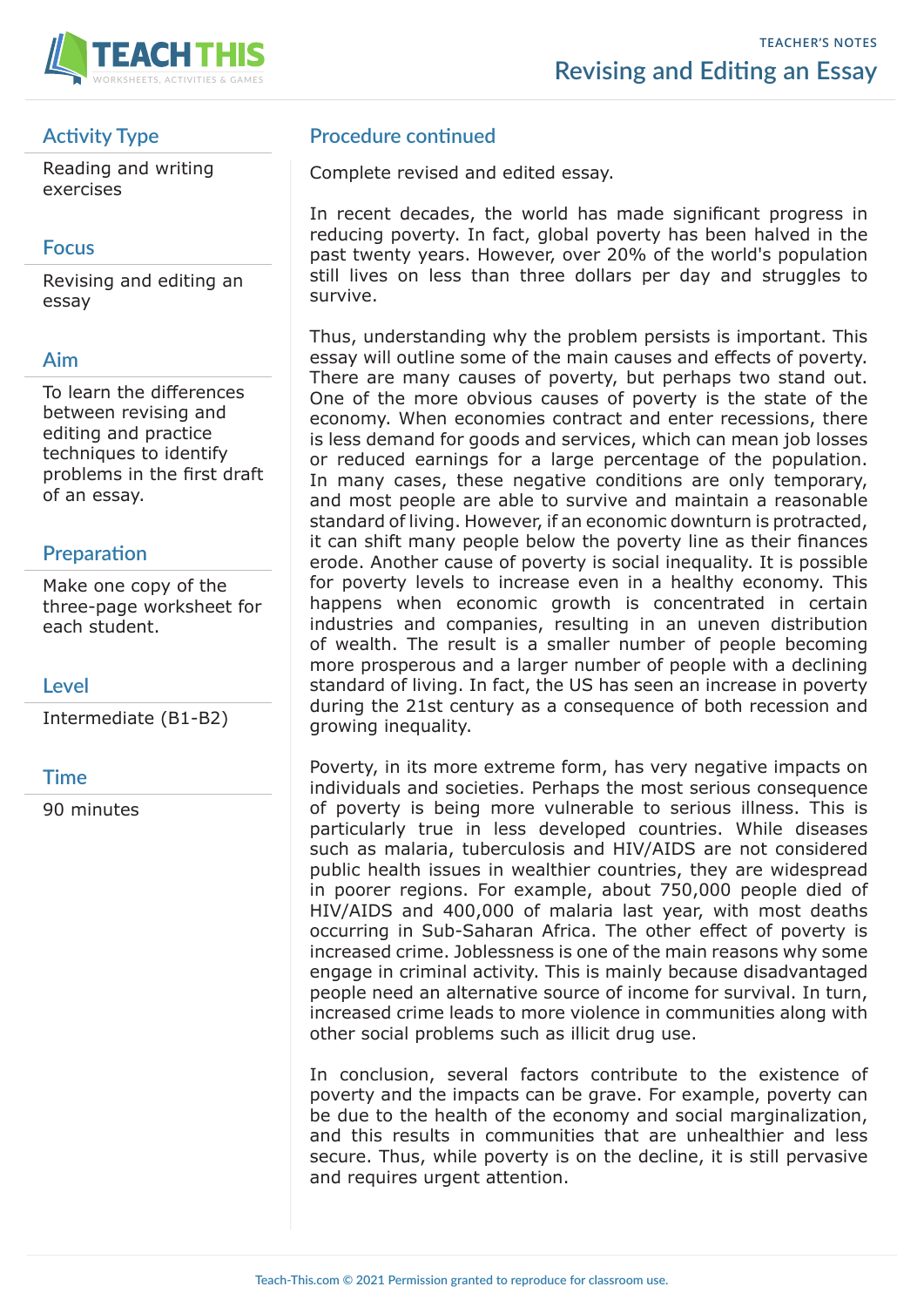

#### **A Quick Guide to Revising and Editing**

When the first draft of your essay is complete, spend time revising and editing it. Revising and editing are often thought to be the same, but there are some key differences between them.

**Revising** involves looking at an essay in a more general way. Try to find strengths and weaknesses by asking questions like these:

- Has the essay directly responded to the essay question?
- Is the writing cohesive and coherent?
- Are all ideas fully developed and relevant?

One effective technique to help you revise is to create a reverse outline of your essay by turning the essay back into an outline. This allows you to identify your thesis statement, topic sentences, supporting ideas and details. If anything appears to be missing or out of place, this shows you that some important revisions are needed.

**Editing** requires looking at an essay after the revision. It is focused at the sentence level. It should answer these questions:

- Are punctuation and capitalisation correct?
- Are spelling and word choice correct and accurate?
- Are grammar and sentence structure correct?



#### **A. Read the essay first draft below. On the next page, create a reverse outline to reveal any broad problems with the essay.**

In recent decades, the world has made significant progress in reducing poverty. Global poverty has been halved in the past twenty years. Over 20% of the world's population still lives on less than three dollars per day and struggles to survive. Thus, understanding why the problem persists is important.

There are many causes of poverty, but perhaps two stand out. One of the more obvious causes of poverty is the state of the economy. When economies contract and enter recessions, there is less demand for goods and services, which can mean job losses or reduced earnings for a large percentage of the population. In many cases, these negative conditions are only temporary, and most people are able to survive and maintain a reasonable standard of living. If an economic downturn is protracted, it can shift many people below the poverty line as their finances erode. Another cause of poverty is social inequality. It is possible for poverty levels to increase even in a healthy economy. This happens when economic growth is concentrated in certain industries and companies, resulting in an uneven distribution of wealth.

Perhaps the most serious consequence of poverty is being more vulnerable to serious illness. This is particularly true in less developed countries. While diseases such as malaria, tuberculosis and HIV/AIDS are not considered public health issues in wealthier countries, they are widespread in poorer regions. About 750,000 people died of HIV/AIDS and 400,000 of malaria last year, with most deaths occurring in Sub-Saharan Africa. The other effect of poverty is increased crime. Joblessness is one of the main reasons why some engage in criminal activity.

In conclusion, several factors contribute to the existence of poverty and the impacts can be grave. For example, poverty can be due to the health of the economy and social marginalization, and this results in communities that are unhealthier and less secure. Thus, while poverty is on the decline, it is still pervasive and requires urgent attention.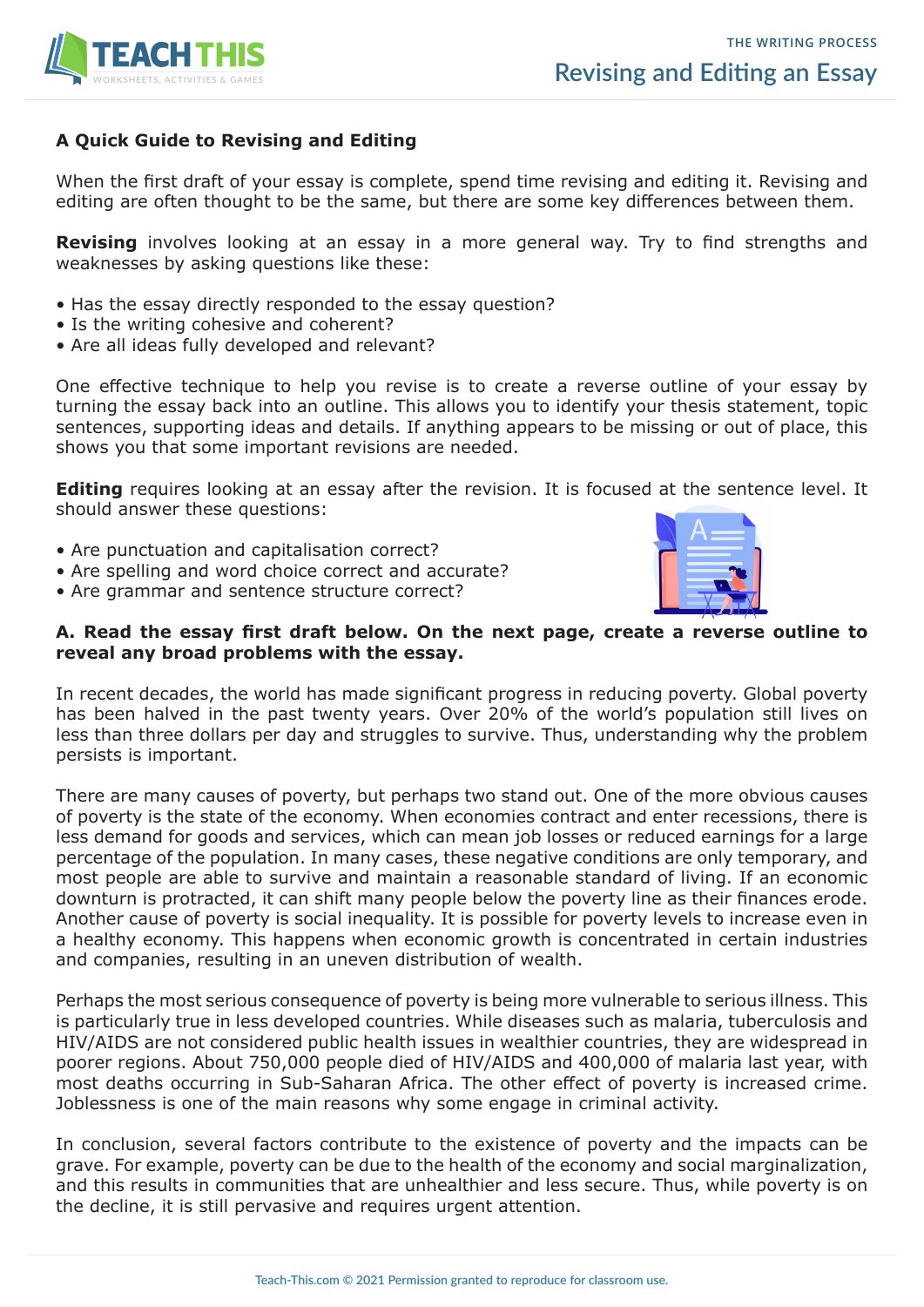

# **Revising and Editing an Essay**

B. In the space below, write notes that summarise the revisions the essay needs based on the reverse outline. At this stage, do not pay any attention to sentence level issues such as spelling and grammar.